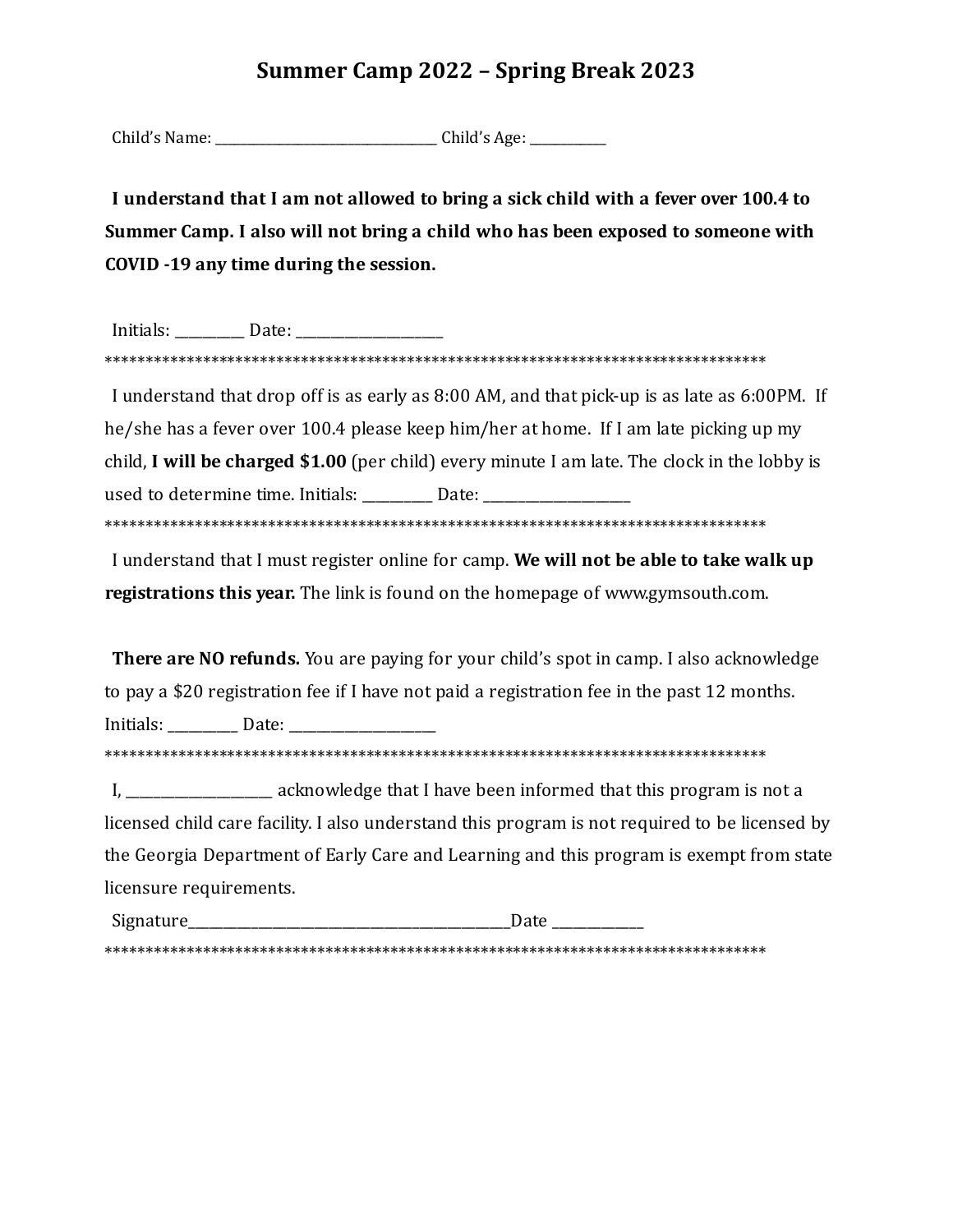I understand that my child will be going to Your Pie Pizza and Tinseltown Movie Theater for their ield trips on Wednesdays. The cost for the pizza will be \$7. I have the option of buying my child a snack pack for the movies and the cost is \$6. I also understand that my child will be required to wear their green shirt. The t-shirts are \$10 per shirt. If you have more than one child or want to purchase more than one shirt, it will be \$10 per shirt. Signature\_\_\_\_\_\_\_\_\_\_\_\_\_\_\_\_\_\_\_\_\_\_\_\_\_\_\_\_\_\_\_\_\_\_\_\_\_\_\_\_\_\_\_\_\_\_Date \_\_\_\_\_\_\_\_\_\_\_\_\_

\*\*\*\*\*\*\*\*\*\*\*\*\*\*\*\*\*\*\*\*\*\*\*\*\*\*\*\*\*\*\*\*\*\*\*\*\*\*\*\*\*\*\*\*\*\*\*\*\*\*\*\*\*\*\*\*\*\*\*\*\*\*\*\*\*\*\*\*\*\*\*\*\*\*\*\*\*\*\*\*\*

#### **I have read and will comply with all of the above statements.**

| Parent Name (please print): |      |
|-----------------------------|------|
| Parent Signature:           | Date |

| <b>Students Name:</b>                       | M / F         | Birthday: |  |
|---------------------------------------------|---------------|-----------|--|
| Email:                                      | Home Phone:   |           |  |
| Address:                                    | Zip:<br>City: |           |  |
| School:                                     |               |           |  |
| Mother's Name:                              | Cell #:       | Work #:   |  |
| Father's Name:                              | Cell #:       | Work #:   |  |
| Person to contact if parent is unavailable: |               |           |  |
| Relation:                                   |               | Phone #:  |  |
| Other family members enrolled at Gym South: |               |           |  |
| <b>Family Doctor:</b>                       | Dr's $#$ :    |           |  |
| Medical Insurance Co:                       | Policy #:     |           |  |
| How did you hear about Gym South?           |               |           |  |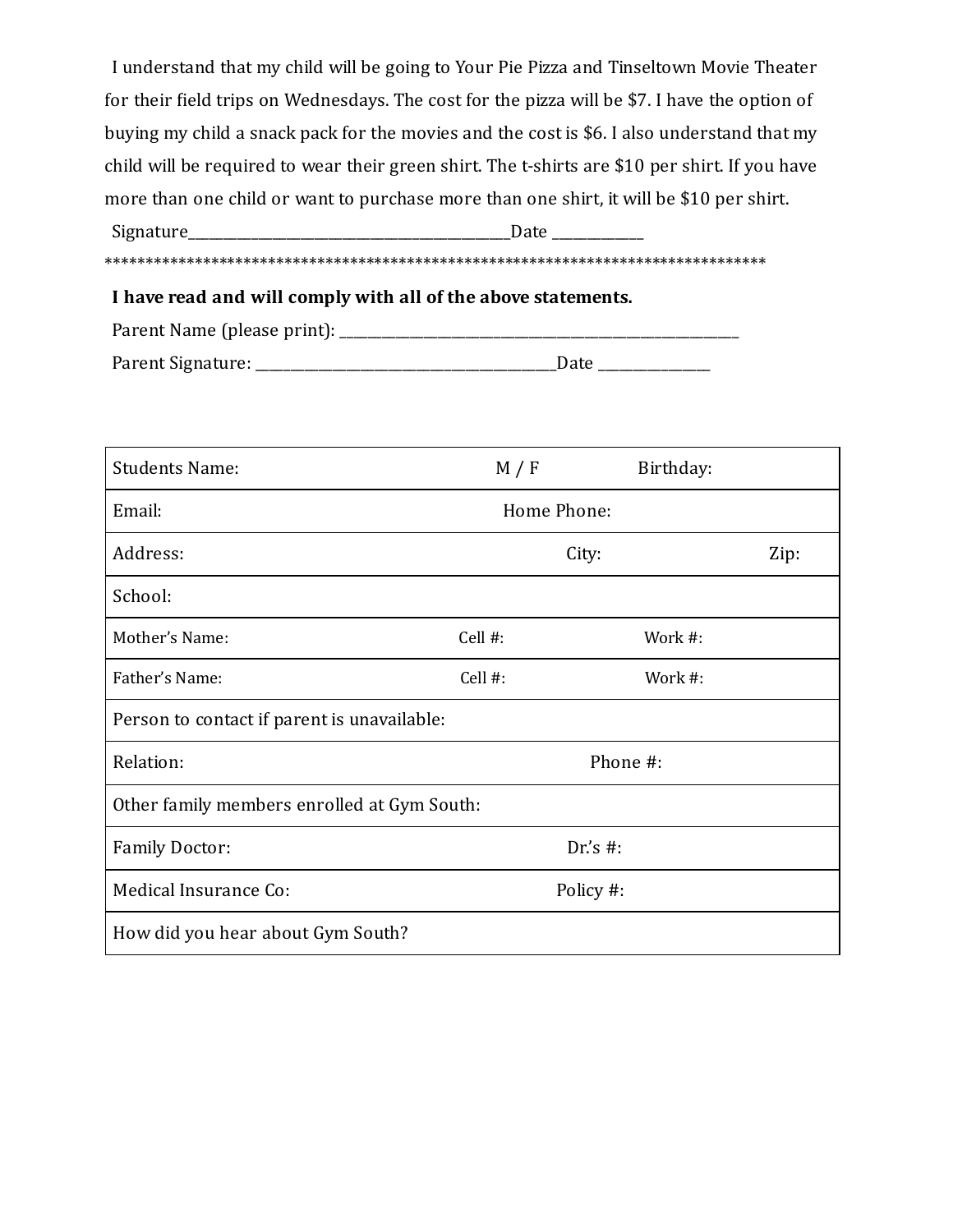## **Day Camp Registration Form**

### **Please Note Gym South Policies (Please initial before each line)**

\_\_\_\_I acknowledge that I must pay a \$20 registration fee if I have not paid one in the past 12 months. \_\_\_\_It is the parent/guardian's responsibility to see that his/her child is picked up by 6 PM. Anyone picking up a child must know the password or show a photo ID. If you need to have someone other than those persons listed in your camp packet pick up your child, please call the gym, notify them of the change and give that person the password. That person should also be prepared to show a photo ID.

\_\_\_\_I understand that the fee for LATE PICKUP IS \$1 FOR EACH MINUTE PER CHILD.

\_\_\_\_All sessions that contain a holiday will be prorated for the days affected, so no credit/make-up will be needed.

\_\_\_\_Camp activities begin at 9 AM with a warm-up/stretch and end at 4 PM after snack.

\_\_\_\_I understand that the hours of 8:00-9 AM and 4-6 PM are considered extended care, and there is no extra cost.

\_\_\_\_THERE ARE NO REFUNDS. You are paying for your child's spot in camp.

\_\_\_\_I understand I am responsible for packing a lunch AND snack for my child. We will contact you if more options become available.

\_\_\_\_I have read and understand the camp discipline policies and procedures.

\_\_\_\_Children may not bring toys from home. If electronics (Gameboy, phone, ipod, etc) are brought to camp, they may be used during the hours of 8:00-9 am and 4-6 pm ONLY. From 9-4 pm the items MUST be at the front desk. If a child brings these items without our knowledge, they will be taken away and returned when a parent/guardian picks them up. Please label items.

\_\_\_\_Children Must Not Have Any Money in their possession or with their items stored in the blue cubbies.

\_\_\_\_Children should not bring any valuables to camp. GYM SOUTH IS NOT RESPONSIBLE FOR LOST OR STOLEN ITEMS.

\_\_\_\_Our emphasis and energies are ALWAYS on safety irst, but please remember that gymnastics is a potentially dangerous sport. Any activity, motion, rotation, or height creates a possibility of serious accidental injury.

**By initialing above & below, I understand these important Policies of Gym South and agree to abide by them.** Initials: \_\_\_\_\_\_\_\_

I certify that my child, \_\_\_\_\_\_\_\_\_\_\_\_\_\_\_\_\_\_\_\_ has had a physical exam in the past year on or around / / and is in good physical health. I have been informed by J.R. & S.T. Inc. (Gym South) does not carry a supplemental insurance policy and that it is my responsibility to carry adequate health insurance and pay any additional medical fees not covered by my health insurance. Any activity involving motion, height or water creates the possibility of serious injury. I agree that Gym South may approve transport in case of an emergency. Also, my child may have his/her picture taken during activities where appropriate.

Signed:\_\_\_\_\_\_\_\_\_\_\_\_\_\_\_\_\_\_\_\_\_\_\_\_\_\_\_\_\_\_\_\_\_\_\_\_\_\_\_\_\_\_\_\_\_\_\_\_\_Date:\_\_\_\_\_\_\_\_\_\_\_\_\_\_\_\_\_\_\_\_\_\_\_\_\_\_\_\_\_\_\_\_\_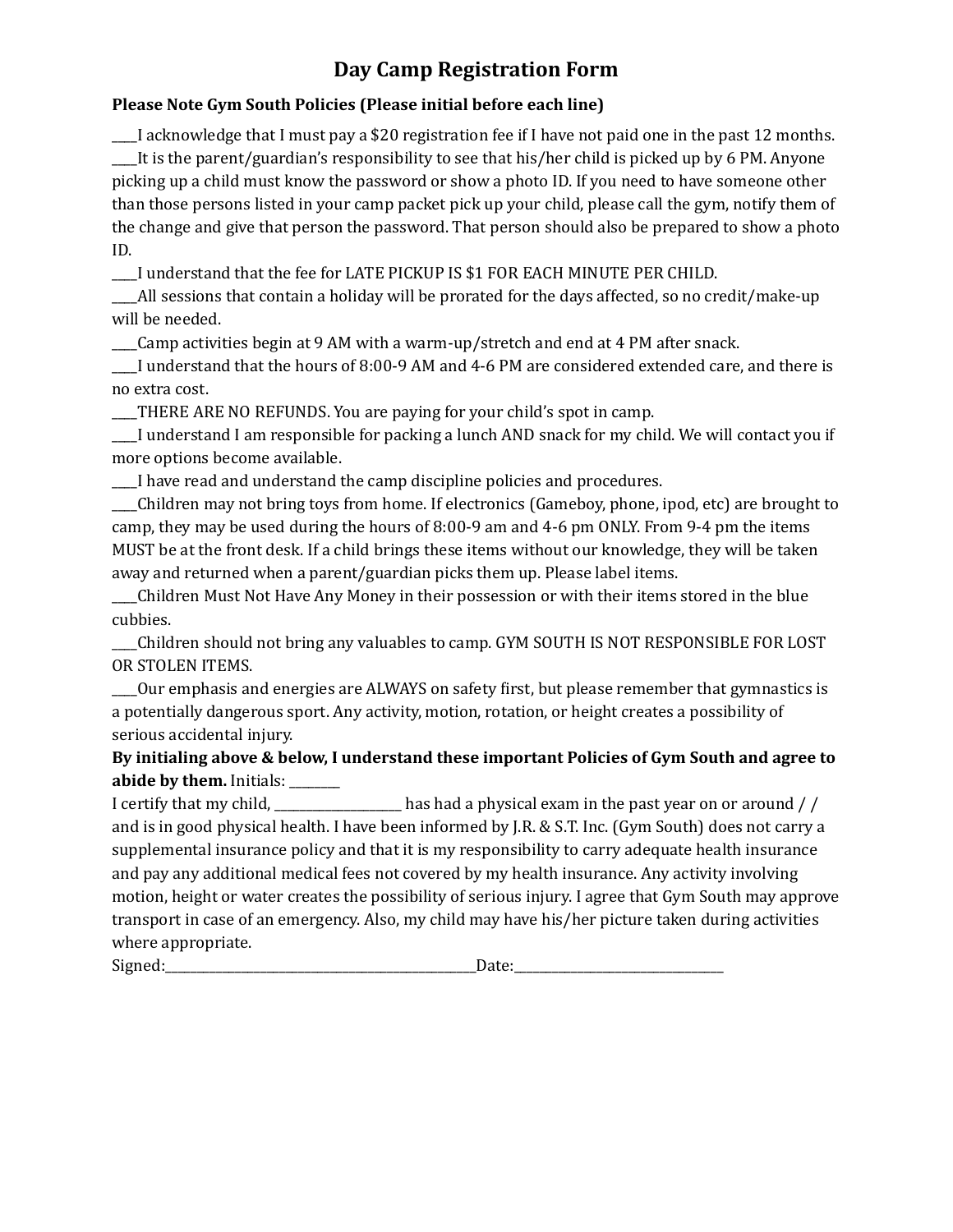### **MEDICAL INFORMATION**

Child Name: \_\_\_\_\_\_\_\_\_\_\_\_\_\_\_\_\_\_\_\_\_\_\_\_\_\_\_\_\_\_\_\_\_\_\_\_\_\_\_\_\_\_\_\_\_\_\_\_\_\_\_\_\_\_\_\_\_\_\_\_\_\_\_

Please list below any allergies that your child may have (food, medicine, insect bites, etc.)

| ALLERGY | <b>INSTRUCTIONS</b> |
|---------|---------------------|
|         |                     |
|         |                     |

**If your child will be taking any medications please let the front desk staff know and place the medication in a container or sandwich bag containing the child's name and instructions for giving the medication.**

**Please list below any illnesses or conditions that we should know about**

\_\_\_\_\_\_\_\_\_\_\_\_\_\_\_\_\_\_\_\_\_\_\_\_\_\_\_\_\_\_\_\_\_\_\_\_\_\_\_\_\_\_\_\_\_\_\_\_\_\_\_\_\_\_\_\_\_\_\_\_\_\_\_\_\_\_\_\_\_\_\_\_\_\_\_\_\_\_\_\_ \_\_\_\_\_\_\_\_\_\_\_\_\_\_\_\_\_\_\_\_\_\_\_\_\_\_\_\_\_\_\_\_\_\_\_\_\_\_\_\_\_\_\_\_\_\_\_\_\_\_\_\_\_\_\_\_\_\_\_\_\_\_\_\_\_\_\_\_\_\_\_\_\_\_\_\_\_\_\_\_ \_\_\_\_\_\_\_\_\_\_\_\_\_\_\_\_\_\_\_\_\_\_\_\_\_\_\_\_\_\_\_\_\_\_\_\_\_\_\_\_\_\_\_\_\_\_\_\_\_\_\_\_\_\_\_\_\_\_\_\_\_\_\_\_\_\_\_\_\_\_\_\_\_\_\_\_\_\_\_\_ \_\_\_\_\_\_\_\_\_\_\_\_\_\_\_\_\_\_\_\_\_\_\_\_\_\_\_\_\_\_\_\_\_\_\_\_\_\_\_\_\_\_\_\_\_\_\_\_\_\_\_\_\_\_\_\_\_\_\_\_\_\_\_\_\_\_\_\_\_\_\_\_\_\_\_\_\_\_\_\_

## **EMERGENCY RELEASE**

|                          | In the event of an emergency, I                                                     | allow my child, ____________________ to be taken to |
|--------------------------|-------------------------------------------------------------------------------------|-----------------------------------------------------|
|                          | Fayette Medical Center to be examined for his/her injuries. My insurance carrier is |                                                     |
|                          | and my policy number is ______________. If you have any questions, please call me   |                                                     |
|                          |                                                                                     |                                                     |
| Parent's Signature: ____ |                                                                                     |                                                     |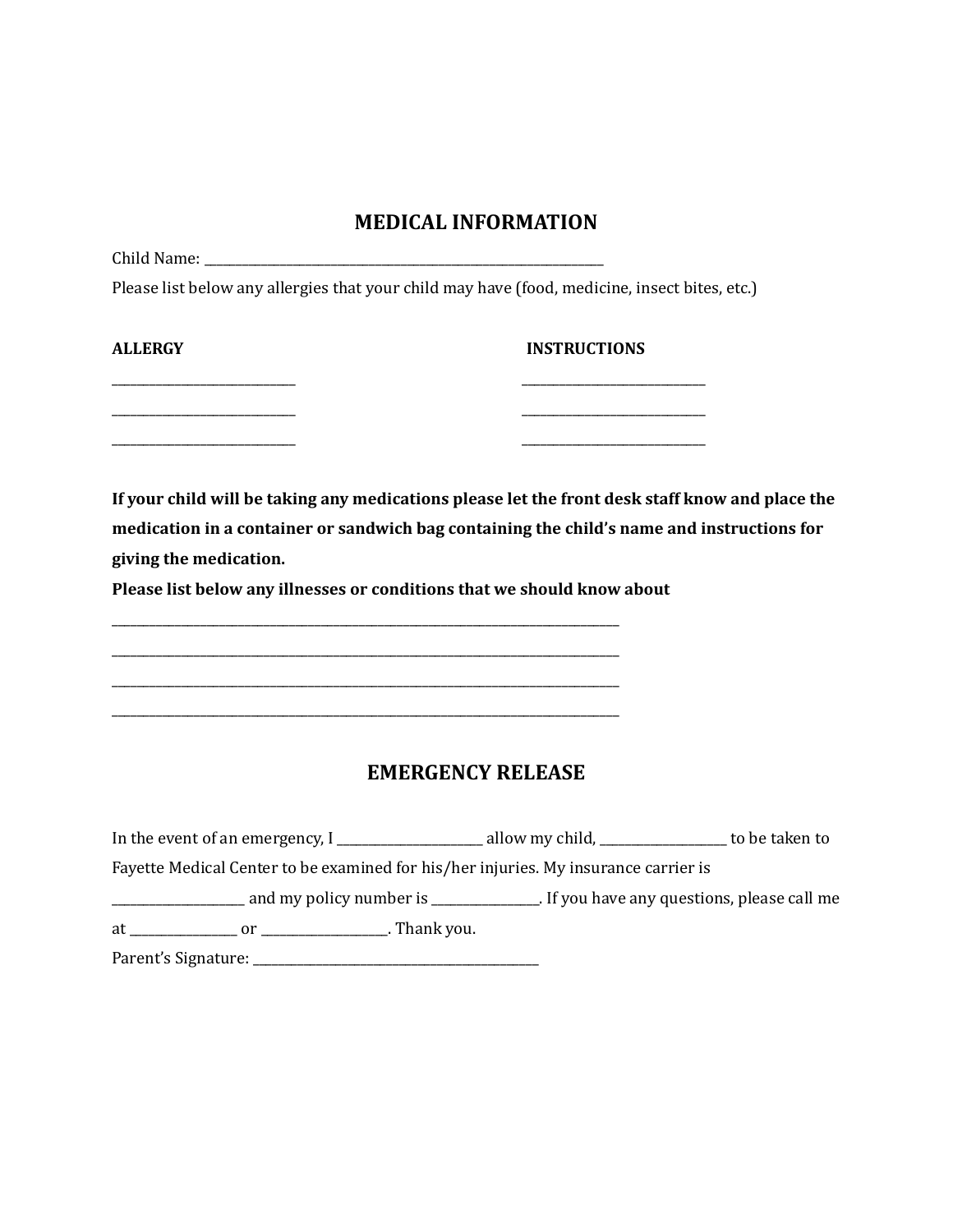## **PARENTAL CONSENT RELEASE**

In order to provide a safe environment for all children in summer camp, we require identification **and/or** a personal password from anybody, who picks up a child. Please list all persons who have your permission to check your child out of summer camp. If someone is NOT on this list, they will not be able to pick up your child. Please list yourself and spouse. **The password is something you,**

### **as the parent/guardian creates.**

| Additional Individual Consented to Pick-up |  |  |
|--------------------------------------------|--|--|
|                                            |  |  |
|                                            |  |  |
|                                            |  |  |
|                                            |  |  |

**It is YOUR responsibility to notify these people of our I.D requirements and your password.**

#### **PARENTAL AGREEMENT**

This is to certify that Gym South has informed you that we **DO NOT CHARGE** extra for extended care from 8:00-9:00AM and 4:00-6:00 PM. We **DO CHARGE** a late fee of \$1.00 (per child) every minute you are late picking up your child. The clock in the lobby determines the time. Parent's Signature: \_\_\_\_\_\_\_\_\_\_\_\_\_\_\_\_\_\_\_\_\_\_\_\_\_\_\_\_\_\_\_\_\_ Date: \_\_\_\_\_\_\_\_\_\_\_\_\_\_\_